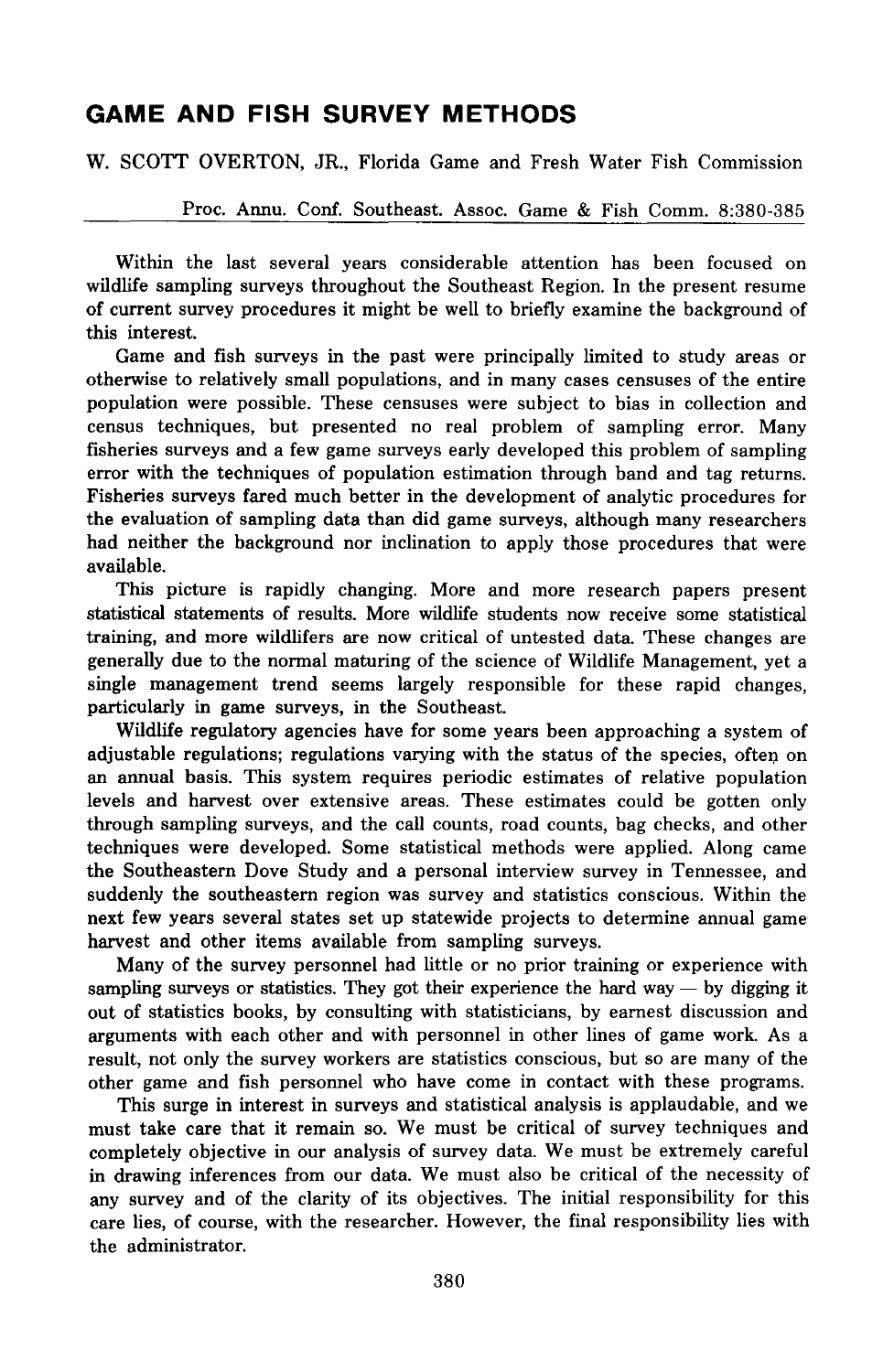There is no doubt that the administrator is the key man in any research program. It is he who must recognize the necessity of any survey and secure the budget from which it can operate. His is the responsibility of approving survey design and procedures, and of judging the results. He must not accept without question any conclusions offered by his researchers, but rather must be sufficiently versed in the basic principles involved that he be able to critically evaluate the results.

This is not a case of research passing the buck to administration, but rather a case of reminding research and administration, alike, of this responsibility.

The discussion of the basic techniques in wildlife surveys is limited in this paper for several reasons. First, the writer is thoroughly familiar with only those surveys with which he has worked, and feels incapable of delving into the intricacies of many of the other survey techniques. Second, it is felt that a paper involving such intricacies is somewhat out of place in a general session: that special interest sessions are the place for specialized subjects.

#### MAIL SURVEYS

Mail surveys have assumed an important role in the present administration of game and fish, primarily because they are the most inexpensive method of obtaining information that may be evaluated with existing statistical techniques. Several important sources of bias are present.

Bias of non-response is due to the tendency for the more successful persons to answer the questionnaire more readily than the less successful ones. At the present this bias must be accounted for by a series of mailings followed by an interview sample of the non-respondents. The interview phase adds considerable cost to the survey, and the entire procedure of follow-up mailings and interviews involves a considerable period of time  $-$  usually some four or five months.

Bias of memory is equally as important and much more difficult to evaluate. Few people remember exactly how much game they killed or how many fish they caught or how much money they spent, and the greater the time lapse between the event and the estimate, the greater the bias is likely to be.

Other biases also enter into the survey picture to varying degrees of importance. Prestige bias is the term applied to the hesitancy to admit to poor success, and there is a natural tendency to suppress information on game taken illegally. These cases are sometimes humorously apparent when an interviewee's wife will say, "Now, Henry, you know you didn't kill but one little 01' squirrel," or "Now you did, too, kill a turkey last year." It seems that wives have little respect for their husband's prestige, and I wonder just how much effect a wife's presence has on a man's estimate of his expenditures. There does not seem to be much that can be done about these biases, however, and attention should be focused on the biases of memory and non-response.

The bias of memory can be reduced by elimination of delay in survey procedure. Improved survey procedures can also increase the volume of response, and it is hoped that the bias of non-response will prove sufficiently constant that correction factors may be applied and make possible the elimination of the interview phase and possibly part of the follow-up mailings. This solution is simple in statement, but complex in execution, and the answers are not yet to my knowledge available. Several researchers are working on these problems at the present time.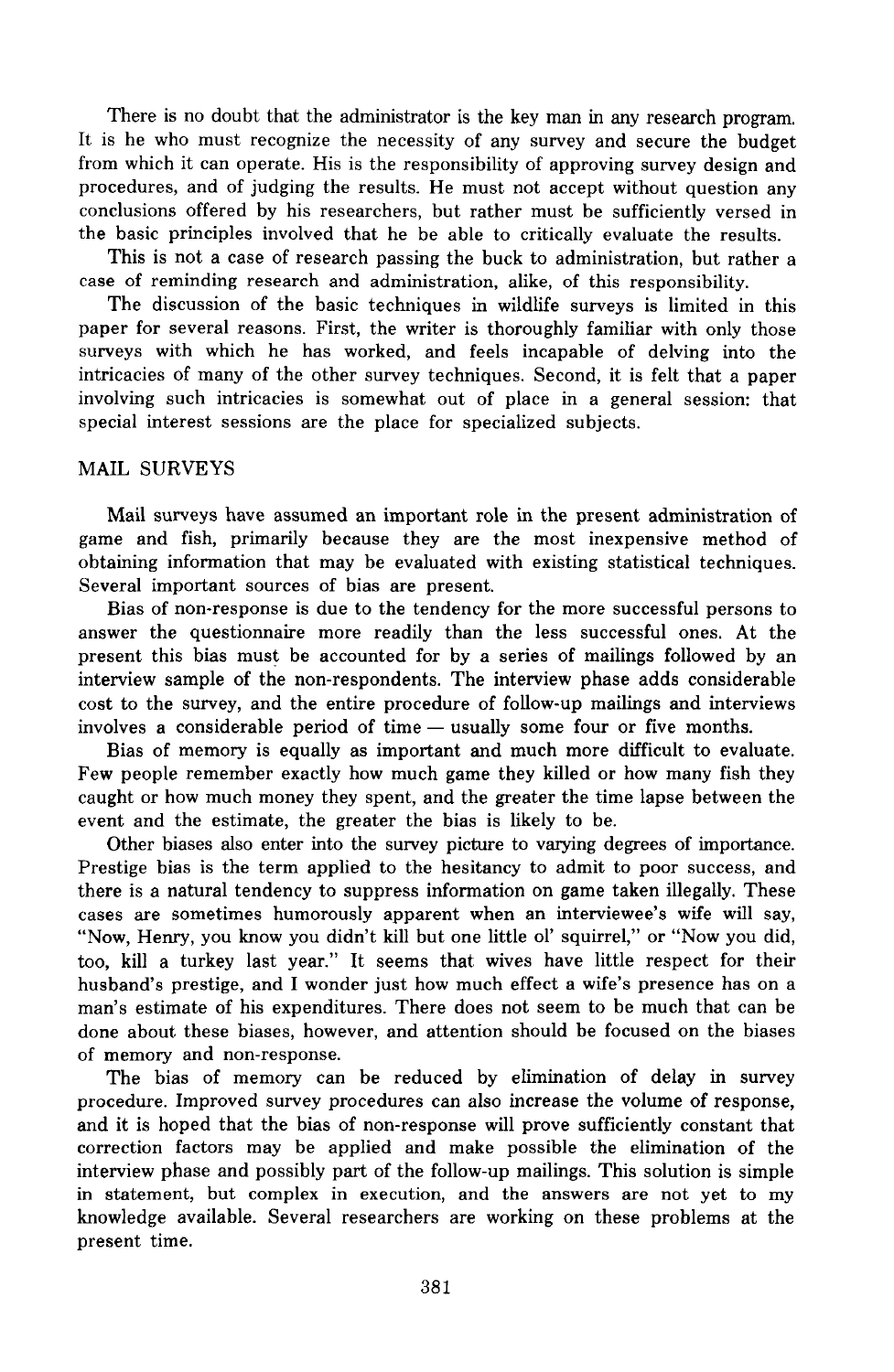## BAG CHECKS AND CREEL CENSUS

The term "creel census" has been used for a number of methods of collecting daily fishing data, methods involving voluntary or compulsory reporting of daily catch by the fisherman as well as for the method involving actual checks by the person collecting the data. The term "bag check" has not been so loosely used and connotes a collection of daily data by actual contact in the field, although the methods of reports of daily success submitted by hunters have been used to collect game kill data. For the purpose of this discussion, both bag check and creel census will be defined as the random collection of daily kill or catch through the actual contact of the hunter or fisherman while participating or immediately after participating in the sport.

Thus the two systems become as one and possess common advantages and weaknesses. Advantages are principally: 1) on the spot collection of kill and catch and effort data, 2) accurate collection of species, age or sex composition of the kill or catch, and 3) the collection of relative success and pressure expended by the various license categories and by the unlicensed groups. Other items such as crippling loss, opinions, and expenditures may also be included in special cases.

Weaknesses of both methods lie primarily in the difficulty in collecting a representative sample of hunters or fishermen. Hunters and fishermen using different methods and pursuing different species are unequally contactable. In the estimation of relative effort expended for the different species and in the allocation of effort divided between two or more species this unequal contactability causes considerable difficulty. The logical solution is that coefficients of contactability be determined for the various species included in the study.

In my opinion, bag check studies of single species produce biased data due to the tendency for the data collectors to concentrate their efforts in areas where the success for that species is highest and to neglect the effort expended for that species in the marginal areas.

Again in my opinion, the bag check or creel census will produce the best results when confined to one of two basic frameworks: 1) A controlled random system in which rigid time schedules are set up by which the data collectors cover the area under study. This system is adaptable to accurate studies of fairly large areas and to studies of from one to many species. It is also possible to determine hunting or fishing pressure from this design. This type of creel census has been used in Florida for several years, and is proving to be satisfactory. 2) An uncontrolled random system in which all field personnel collect bag check or creel census data from all hunters and fishermen contacted, primarily in the course of law enforcement or other activities. This system has been used in a number of states and has proven to be an inherently satisfactory procedure for collecting hunting success data. To date no satisfactory method has been developed by which hunting pressure can be estimated through this system, although a sound but untested idea has been advanced. In Florida, a few of the enforcement personnel do a good job of recording this data, but a large number do not make the effort. Several of the other states seem to have better success. A statewide creel census of this type was recently inaugurated in Florida but cannot yet be evaluated.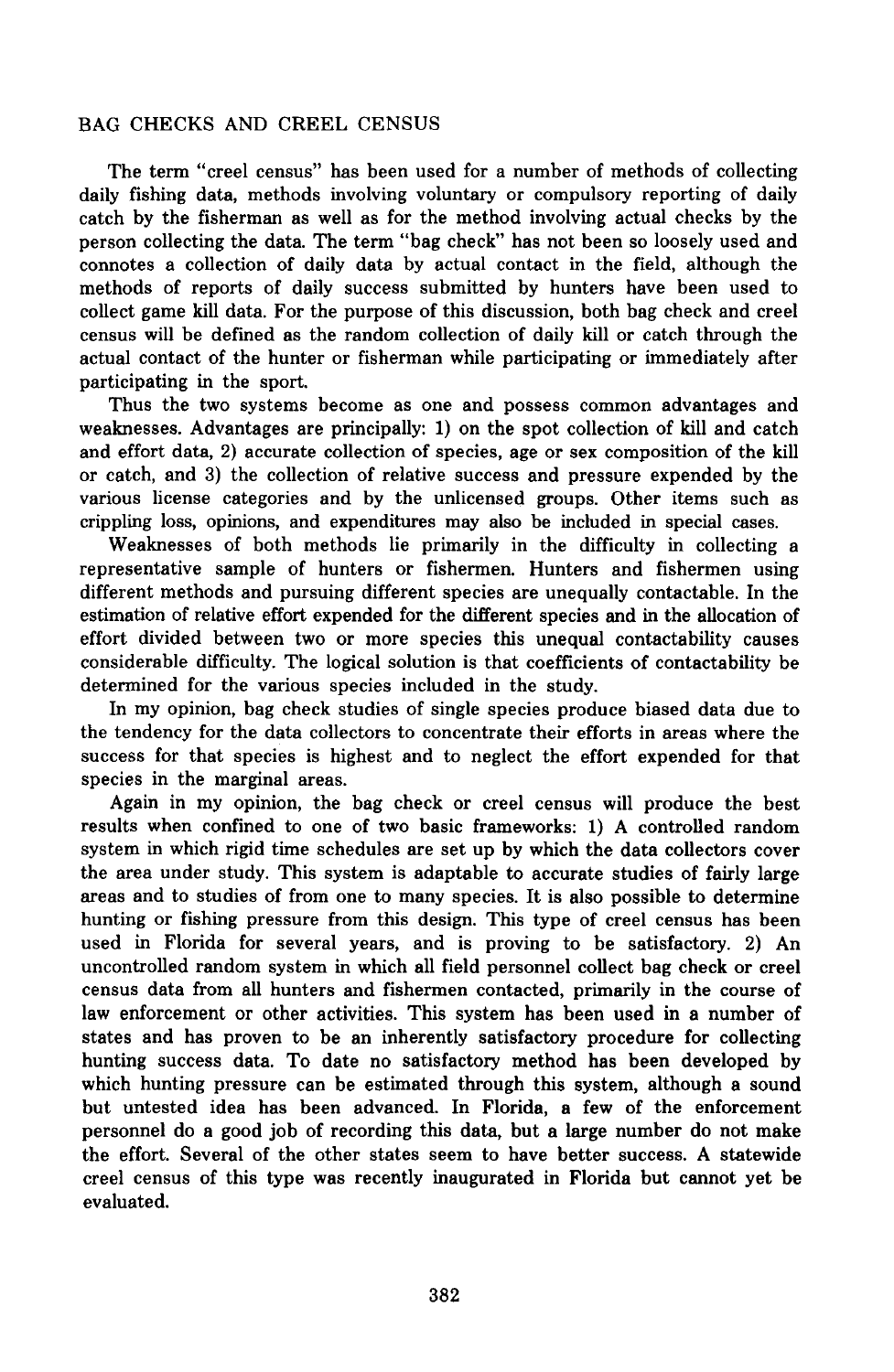# PERSONAL INTERVIEW SURVEYS

Personal interview surveys have been used to collect a great many items of information of interest to Game and Fish Agencies. Principal advantages lie in the more complex patterns of questions that are impractical for use in mail surveys, in the methods of probing for poorly remembered information and in the virtual absence of misinterpretation and incomplete data when the interview staff is properly trained. Disadvantages are the size of staff required and the expense involved. It has been illustrated that results of interview surveys are different from the results of mail surveys, yet there is no positive assurance that the difference is entirely due to greater accuracy on the part of the interview survey.

The personal interview survey definitely has a place in Game Agency administration, although not on a sustained basis as with mail surveys, bag checks and creel census. A survey such as recently conducted in Tennessee can provide data impossible to collect by the other methods here discussed, particularly in the realm of landowner attitudes and opinions and in the status of land in regard to hunting permitted. This type of survey is also capable of providing population estimates for at least quail and relative population levels and occurrence of other species, provided that the farms in the study area are small enough that the landowner has a fairly accurate conception of population levels.

## POPULATION SURVEYS

Sampling surveys of game populations are much in vogue in the southeastern region at the present time. These include call counts for quail and doves, squeak counts for squirrels, track counts for deer and road counts for doves and deer. These methods generally provide population indices, although attempts are being made to estimate population levels through these procedures. Many variables are involved, and these techniques are still in the investigative stage.

## KILL AND CATCH DATA

Kill data are best collected by mail surveys, by the field check systems or by a combination of these systems. These data must include both kill per unit of effort and total hunting pressure, even if indices only are desired. For example, in comparing the 1951 - 52 and 1952 - 53 dove seasons in Florida, there was no appreciable change in kill per day but a nearly 40 percent increase in hunting pressure. Annual changes in statewide kill seem slight for most species; hence annual estimates are usually necessary for research only. Periodic statewide estimates every four or five years will suffice for most species for most management and administrative needs.

Statewide catch data could also be collected by the use of mail surveys, but the problem of bias of memory is much greater than with kill data, as fishing effort is not limited to a short period of time. Perhaps a system of staggered quarterly surveys would be the answer, although a good statewide creel census would be a better answer. Here again, it is unlikely that management or administration would need annual catch estimates.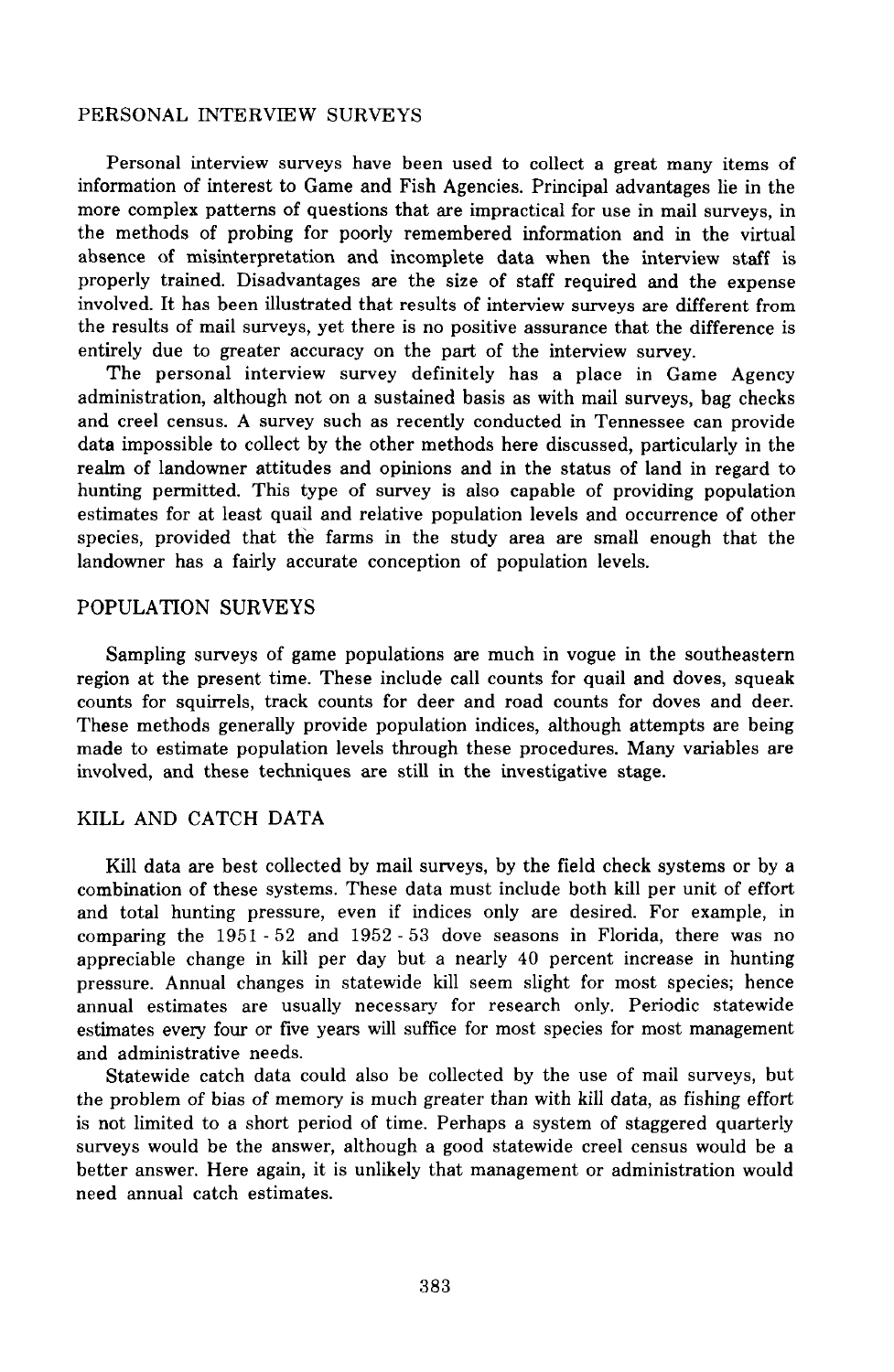## POPULATION DATA

At the present time the need for accurate annual game population estimates is confmed to the needs of the particular research being conducted. As the relationships between population level, regulations, hunting success and hunting pressure have not yet been satisfactorily defined, there is no justification for annual statewide population surveys for management purposes. Too, the available inventory methods are not developed to the point that the annual change in statewide populations may be reflected with any degree of accuracy, at least until after the deadlines for most regulatory meetings. If general population levels are desired for publicity purposes, it is likely that the game status reports from field personnel, such as used in Kentucky for several years, are sufficient.

## ECONOMIC DATA

Considerable emphasis has been placed in recent years on the economic importance of hunting and fishing. As statewide estimates of hunting and fishing expenditures are of administrative and public relations value and of no particular value in management and management research, it is unlikely that the collection of these data would be feasible more than once every five years. On limited areas, particularly areas of multi-purpose management or development, this picture changes considerably, and economic data becomes more important.

Statewide mail surveys can be used satisfactorily in the estimation of hunting expenditures, but are less satisfactory for fishing expenditures due, again, to the span of time involved. Perhaps, for the practical uses of statewide estimates of expenditures, this element of bias is unimportant. The approximate level of expenditure, or some concept of this level, is usually what is desired. On the areas of particular interest, however, a much greater degree of accuracy is necessary, and it is often desirable to allocate this expenditure to the various species involved.

Here the only procedure that seems to me to be practical is an extension of the bagcheck-creel census methods to include expenditures. With this procedure it is possible to get expenditures by species, for the area in question, and per unit of catch or kill; to include data for unlicensed groups; to eliminate the problem of time and bias of memory; and, when the controlled random method of contacting is used, to provide total expenditures for the area. This general approach has been used in surveys of fishing expenses on single bodies of water, and has produced satisfactory results.

#### SUMMARY

This paper has attempted to present briefly the present status of sampling survey techniques in game and fish work in the Southeast, and to evaluate the values and uses of these surveys.

In summary, it is certain that sampling surveys have many potential uses in fish and game management, although survey techniques and other research have not yet reached the point at which these surveys may be fully utilized. At the present time the major need for sampling surveys is in research.